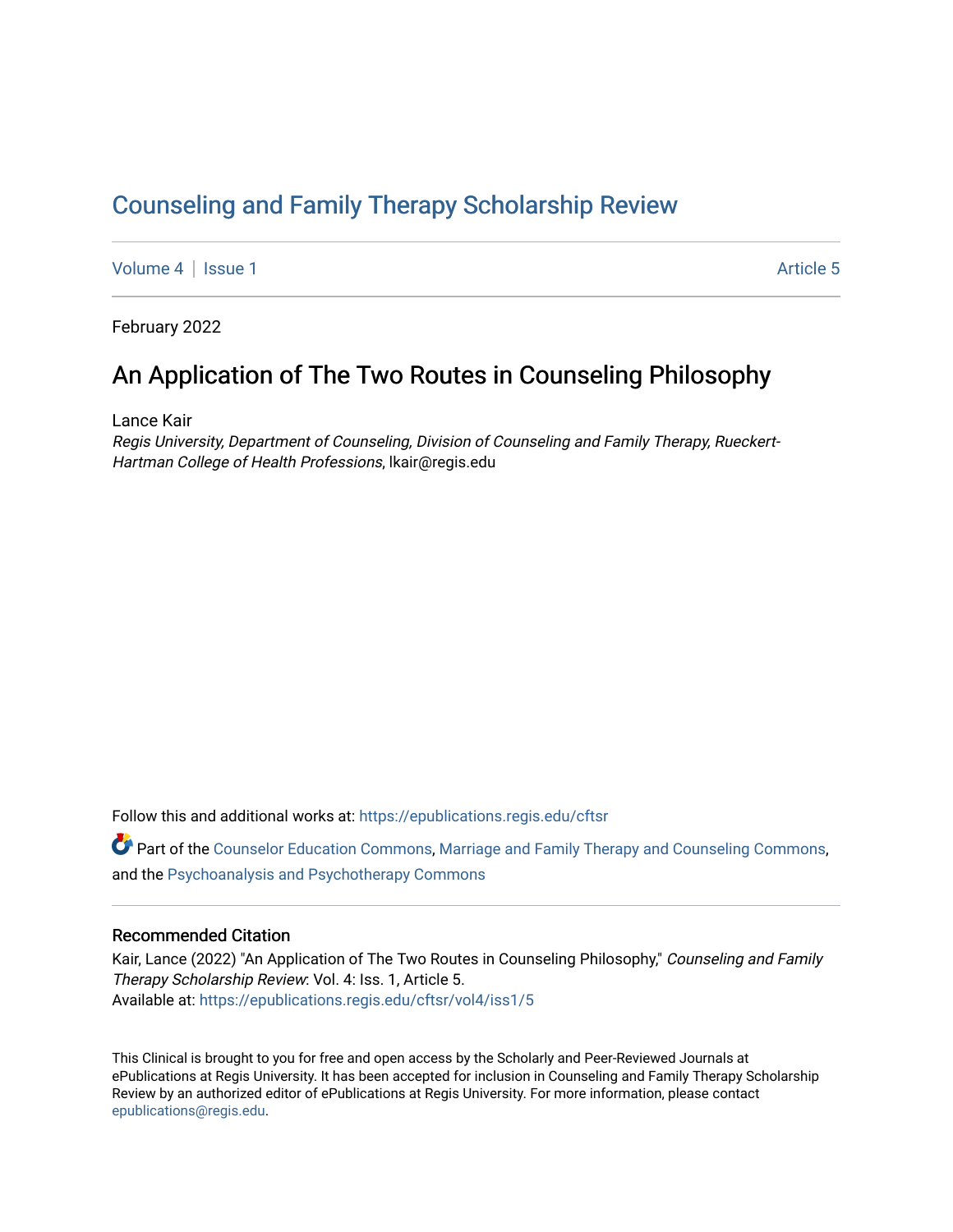# **An Application of The Two Routes in Counseling Philosophy**

# LANCE ALLAN KAIR

# *Department of Couple and Family Therapy, Division of Counseling and Family Therapy, Rueckert Hartman College of Health Professions, Regis University, Thornton, CO*

This is a case study of a session with a subject. The subject's name is *philosophy.* Philosophy needs a counseling intervention due to the development of an epistemological rupture revealing two routes into or upon knowledge. This problem that philosophy faces arises along two epistemological routes, called *truth* and *reality*. The significant issue of philosophy is how to reconcile a true reality. The proposal at hand for this consideration by philosophy is that a reconciliation is most effective though argumentative validation in *orientation* over argumentative proof in *ideological reduction*. Our effort here works toward the truth of reality found through validation, while also revealing in its course that the reality of truth suffers from a necessity for an argumentative reductive proof. However, the subject is resistant and generally myopic in its ability to reckon truth sensibly; thus, the proposal of orientation concerns more an ability to consider evidence of the rupture and less the argument to prove the rupture is epistemologically coherent. The intervention for the subject is to interrupt the processual manner that we shall term the real *conventional philosophical method.* This essay-as-intervention develops the theme through which the philosophical decree of subject material is negotiated as reality. The proposal is that by exposing philosophy to its basic and founding problem, we will find what it is, truly. We call the truth of the subject of the universe, the *object of the subject*.

*KEYWORDS: counseling, epistemology, new materialism, object-oriented ontology, object of the subject, philosophy, phenomenology, reality, The Two Routes, truth* 

## **Orientation and Route**

*Please note*: This essay is written in a style and manner that requires the reader to be challenged as to how the reader is indeed coming upon things, in this case, the essay itself. Some of my phrasings are specifically coupled to bring a moment of incredulity to the reader - so that the reader questions what the essay is actually saying. Moreover, to assist the reader in perhaps the process of coming upon what the essay is actually doing philosophically.

For philosophy to get anywhere; to be able to move, to be in process, to embody the motion it supposes of its arguments, it becomes obligated to align with the realization of the trouble it enacts. Like most subjects, philosophy cannot do this on its own; the phenomenology of philosophy always poses itself (as the process) complete because the phenomenon of incompletion is neither innate nor recognizable to itself – that is, to philosophy. Philosophy is always philosophy, but it functions most often through a 'philosophy *of…*" Indeed, a proxy is needed if philosophy is to find/found itself in truth.

The issue at hand is that philosophy, as a practice and a principle - that is, as a *being* - while at times finding a problem, nonetheless and often enough sets the trouble aside for the sake of upholding itself unimpeachable. This is the issue of *orientation.* This is to say that philosophy holds something else besides itself responsible for its activity; conventional philosophy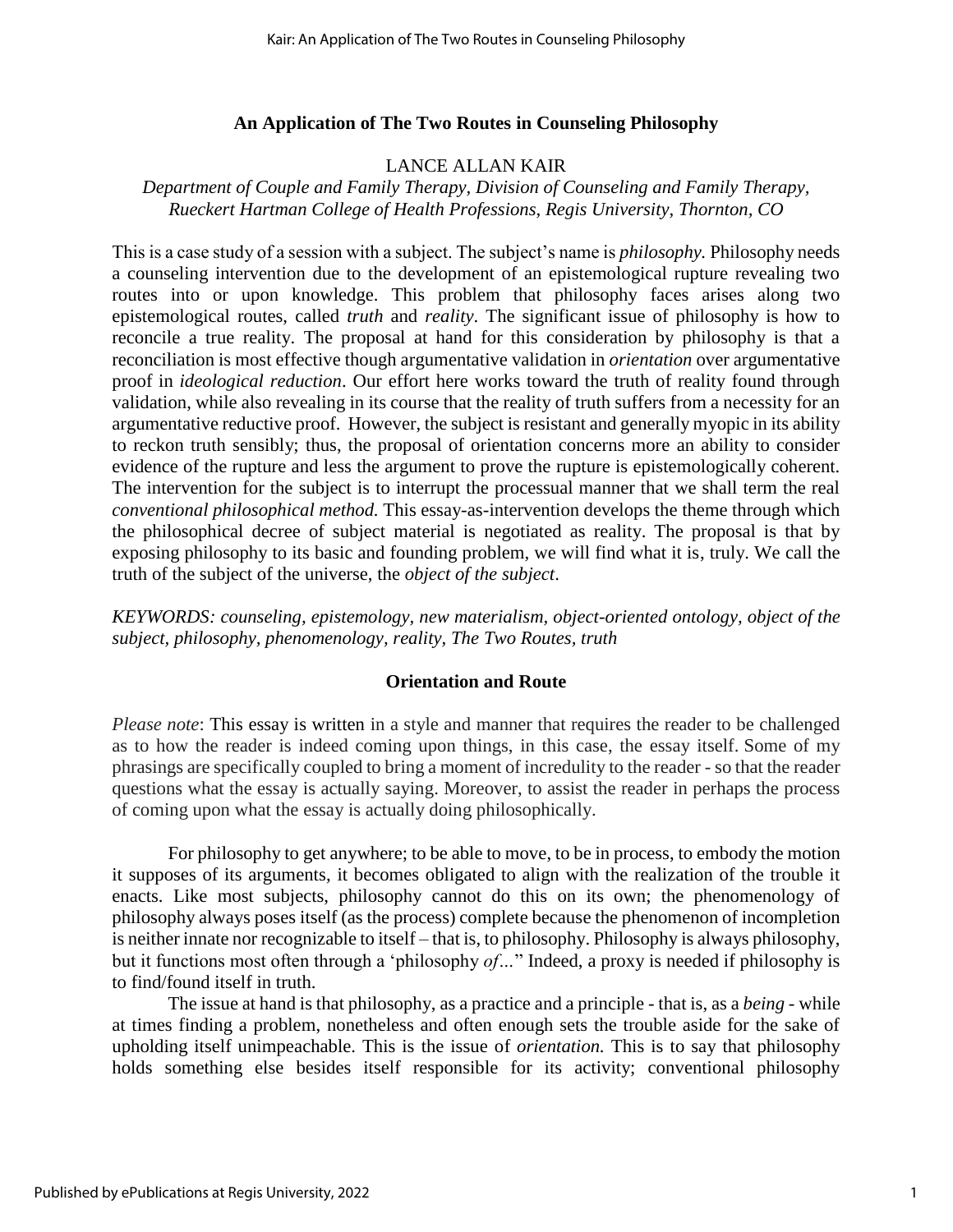understands itself as a name of a process of something else. This is the issue of philosophy, what is *being* counseled.

More precisely, the conventional philosophical orientation toward philosophy is not what it proposes itself to be but is rather a thing to be reckoned with outside of itself, for a term, *non*philosophically. If we are to handle this situation and not be distracted away from this central issue by projections, reaction formations, distortions, emotional ejections, rationalizations, etc., the most appropriate manner through which to deal with philosophy is thus not to argue, but to bring out the trouble that lay in the method of argument itself (i.e. the conventional philosophical method).

In short, the exposure of this issue sheds light into how philosophy often works material and definition without ever confronting the material itself. Therefore philosophy, despite any definition of it and including every definition that can be made of philosophy, upholds a problem that it functions to hide. This is the single issue that serves to focus the efforts of Felix Guattari and Guiles Delueze, especially – and by no mere coincidence - *Capitalism and Schizophrenia.* As well, the whole lineage of Continental philosophical efforts that have attempted to explicate or to otherwise make overt by long hand this epistemological lacuna. Through their works, in almost every instance, it is though this issue is not valid but merely a description of the entirety of what is able to be dealt with. This operational (manifestation) withholding and functional (processual) deferment is now the central problem of the subject of philosophy. The discovery or uncovering of what is denied, hidden, or missing of a subject is the basic assumption for the practicing of all mental health counseling. It is a philosophical issue.

The effort to focus on solutions aside (we will deal with this soon enough), before any other activity, as a practice, the counselor's role is to move into and stay with the trouble that arises unnoticed of a subject. As just described, yet to more clearly designate the issue involved, *conventional philosophy is the subject*, and in so much as this is what philosophy as a general principle method and practice enacts, the counselor, by holding space and focus, allows for the substance of the philosophical material to be recognized in-itself. The subject of philosophy thereby is no longer able to justifiably assert itself present as material, since this material is nothing but problem denied as an ideological jurisprudence, or, a method that is agreed upon; with somewhat more righteousness behind us, we might ask of what the constituency is made that is supporting this method. This is to ask: from where do an agreed upon ethics arise? The usual answer grants us even more trouble since something has been avoided in the deferring the issue of the subject to a philosophy that is, somehow, not linked to, subjectivity itself. Here is the infamous parallax gap elucidated in its many forms by Slavoj Zizek. This 'case study' taken in its form, as it is, thereby finds Jean-Francois Lyotard's work resonating in concert with Graham Harman's to allow us to say that the truth of the object of philosophy *is*, and by virtue of subjective methodology, perpetually withheld from all contemplation, and by extension, all relation.

To a subject that is enmeshed in its own righteousness, this can be a most upsetting proposal, and here we recall Soren Kierkegaard's report of the absurdity that there is no justifiable position to ethically make any leap of faith *from*; the leap of hope (faith) is already a conventionally proposing/proposed act. Our effort is not to abolish or correct any mistake; instead, the attempt itself is a reconciliation the existential discrepancy. Of course, leaps of faith happen all the time in the hopes that something beneficial or advantageous will arise.

The first steps in the therapeutic intervention thus include a simple exercise to note all the astonishment that arises for rebuttal, immediate dismissal, and rejection to the proposal that a subject can be an object, automatically and axiomatically in the activity of philosophy itself, in that this very phrase can be understood involved as a philosophical statement, a part of the subject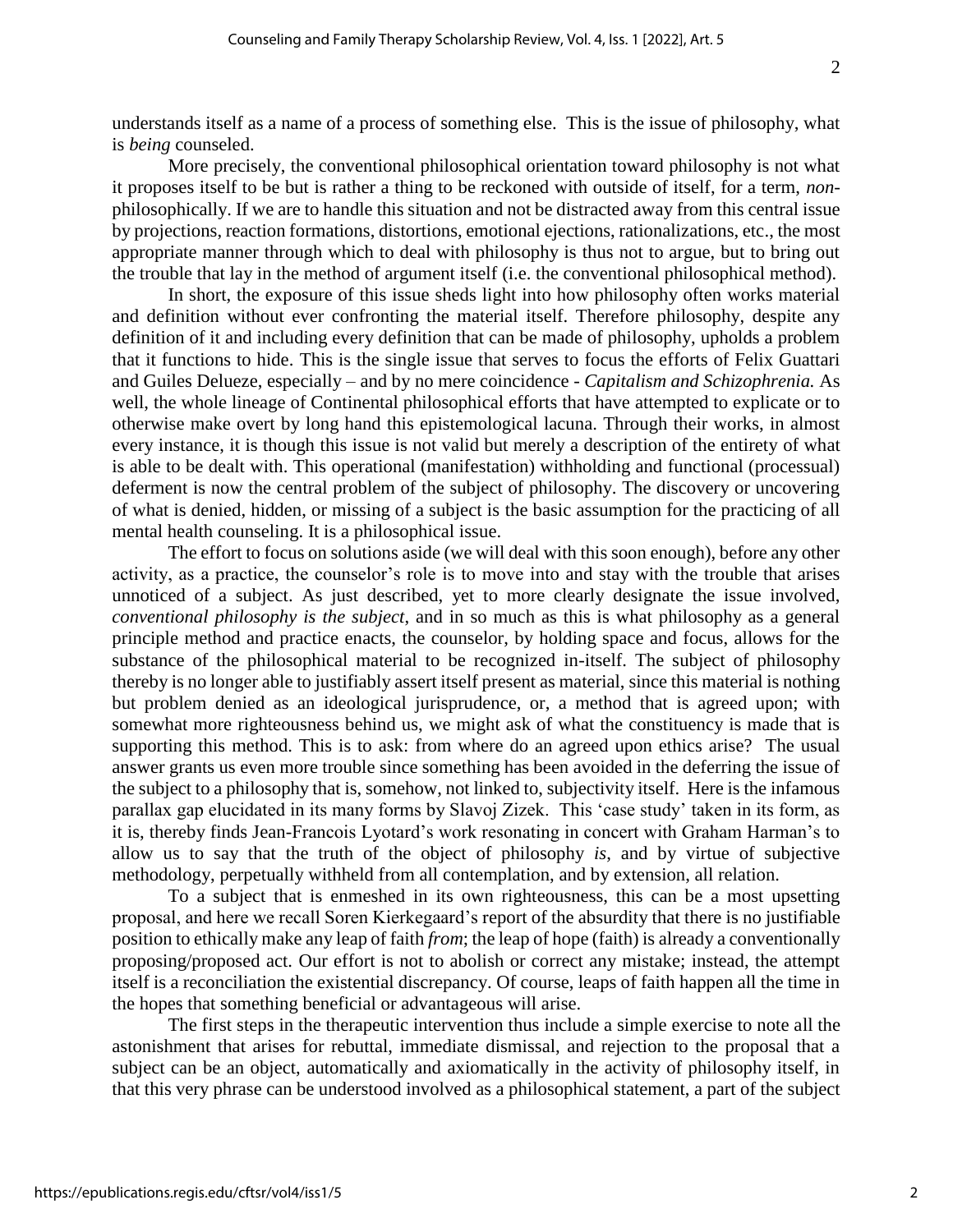philosophy. We merely need note the implicit questioning that moves much of sensibility away from the absurdity of the meaning of such a proposal. This is exactly why philosophy, understood as a process (conventional philosophy's patsy), must be suspended in this effort to find the truth of the matter. This is the irony of modern subjectivity.

Further disconcerting for the modern enlightened mind, the suspension and pausing of the automatic intellectual giving-up upsets time itself. If we find ourselves in good therapeutic process, time effectively comes to a halt, at least momentarily, and the modern world, the assumed epistemology, is shaken to its core. This kind of jolt can be too much for a subject so sure of itself, and often the subject is triggered to fall back into an earlier philosophical stage, such as often happens when a rebuttal proceeds with "well, *x* said *y*"; in line with current therapeutic approaches to trauma - a backing-off is thus called-for. To bring the subject back into regulated space, we now clarify the project, since there is an easy noticing of problem to the 'stoic', intellectually incased, semantically discursive, and 'frozen' subject encountering anything at all in reality.

The subject of *what?* is a usual question. This kind of continuing methodological incredulity marks, less an intellectual possibility, and more an unreconciled, affective trauma at the heart of philosophy. Intellectual postures and attempts at justice, while appropriate to the trauma of the event, are highly reactionary and impulsive, and do little to help us move a world onward. Contrary to the conventional reductive application for solution in this case, which really serves to maintain the trauma through a habitual aggravating reenactment, a gentile tending, a move-in accompanied by a move-out when the energy becomes too much, helps the subject to move forward (Rothschild, 2020; Dana, 2018).

#### **Reiteration and Re-approach**

A true first philosophy demands first responders. One who moves toward, and into, the trouble. Counselors, by their very nature, are first responders. I am counseling philosophy. This is a case study of philosophy – of any and all philosophy to which is applied the term. By this, it is also an intervention. To some this may appear strange because I am not proposing to address a particular philosophical type or project (what I am calling "philosophy of…" philosophies, i.e. philosophy of language; philosophy of programming; philosophy of plant life; philosophy of space travel, philosophy of counseling, to name only a few) but rather I am understanding philosophy as a thing unto itself, a substantial subject, universal in its being, arising in the universe everywhere the term is used. Hence, to accomplish this odd task, first work must be done around an epistemologically amphibious situation that avoids a true grounding and that often blindly contributes to distress; philosophy as the name of a basic epistemological problem (subjectivity) yields a sign that the client is still in shock, attempting to solve and justify a problem outwardly that is nonetheless implicit, not only to its own existence, but again and again the universe itself. This is to indicate that the attempt to mitigate this highly activated subject in its effort of justice, to center and calm the subject floating in a body of ungrounded, eternally relative material, even to the extent to mechanize it to *be* entirely process, often serves only to maintain the aggravation - that is, the injustice. However unfortunate the situation is for those who see the proposal of this problem as untenable (i.e., philosophy of the problematized subject is not a valid problem in-itself but only a problem with reference to the material state of problem), it is not impossible but merely very difficult.

The client is in distress, and as an effective defense against a senseless event, denial is itself a most stubborn –although effective – ailment to overcome, never mind the problem the act of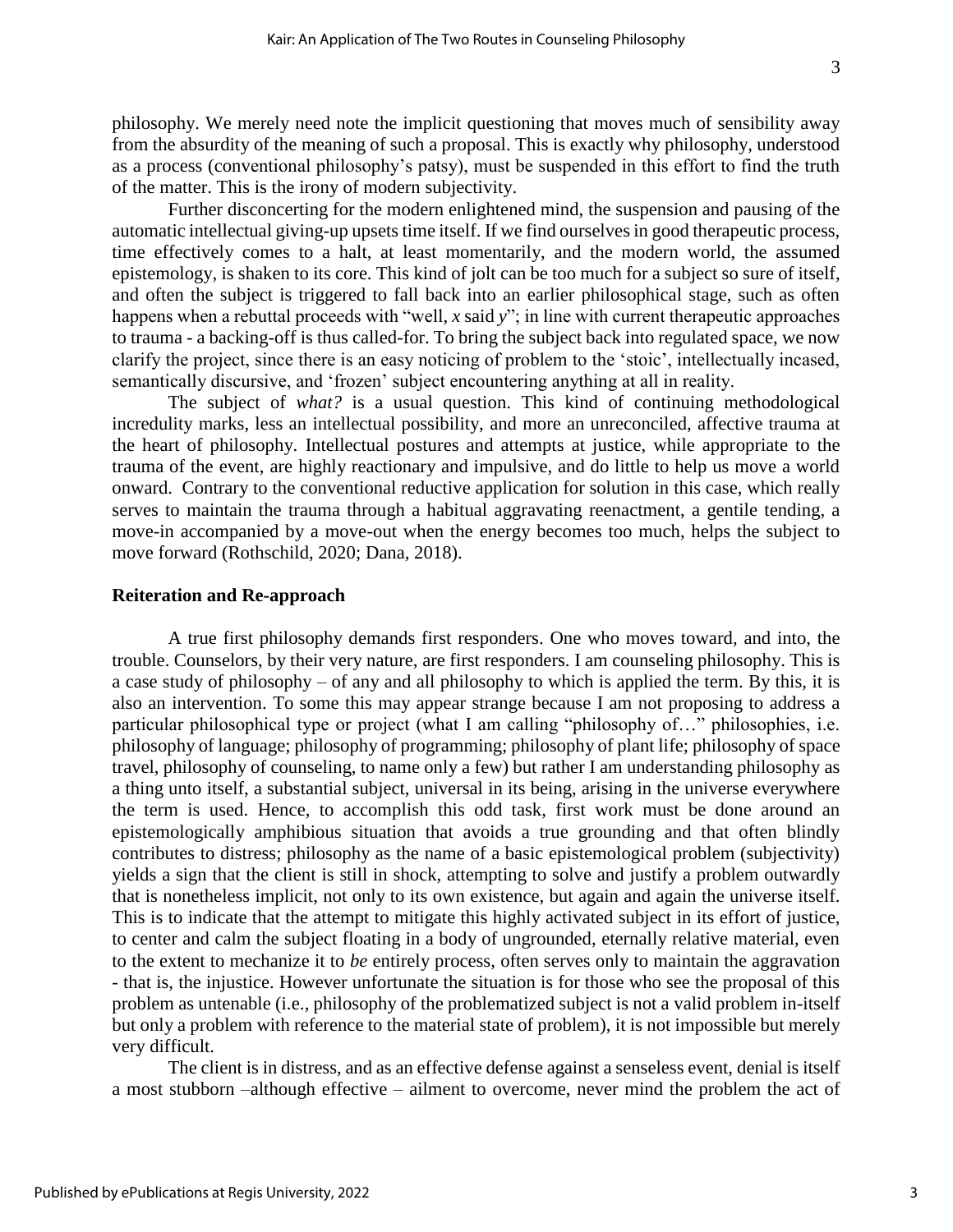denying poses to solve. Aggression and antagonism also work very well to keep the view off what is happening - a symptom of it. Most people understand philosophy as an analysis of content, so to suggest that it is philosophy itself that must be counseled is antithetical to what most people who think philosophically understand as philosophy. Thus, an astute kindness and pronounced grace are called for. The effort of this work must be to make progress toward a true reckoning of philosophical knowledge, of exposing the problem of just 'doing' philosophy. This is the problem of being philosophy itself.

## **The Rupture**

My proposal is philosophy functions upon an epistemological rupture it actively works to hide, and as well, that the analysis and meaning of that which arises outside or in relief of this rupture is phenomenological. These two aspects constitute the true form of the subject; phenomenology is the manner through which truth may be found. The rupture is the notice of the rejection of problem philosophy. Therefore, the first issue in the way of addressing philosophy itself, as itself, is whether indeed the rupture is *noticeable*, able to be made notice of, and not whether it exists or is recognized philosophically. Subjects regularly are not able to notice what offends sensibility (i.e., the contradiction of meaning). Yet, oddly enough, philosophy regularly makes notice of a problem in order to find what matters. Hence, I make a clear distinction to say that what matters is real, while further clarifying *what needs counseling*. Problem always concerns the truth of reality, for nothing exists outside of reality but that which is problematized, that is the potential of being problem. Reality is the concern with what is *properly* intact to be known. A basic issue is thus honesty, since when we honestly confront the issue at hand for the subject, we can no longer ignore that the very notion of problem is a notice of offense.

Conventional philosophy functions to uphold reality while avoiding the demand for a recognition of the inherent problem. The issue is that the subject of conventional philosophy would not notice the identification of philosophy as the problem since philosophy is regularly understood as the only method for how problems are to be addressed and indeed are addressable. The problem is the *manner* by which conventional philosophy approaches, reckons, and attempts to solve the problem. This is an indication of irony in the Kierkegaardian sense.

Note that rationalization is also a most stubborn of defense mechanisms. In this respect, philosophy has been beached on a dysfunctional island of epistemological comfort - the conceptual stagnation induced by an epistemological trauma. To address the trauma, we take the suggestion offered by Babette Rothschild and begin with an epitaph (2010). In line with some newer materialist efforts, we must move retrograde to open instead of close, explore rather than reduce, and move contrary to the conventional philosophical motion, into the trouble, to face it as it is, so we may move forward.

I see the basic problem of philosophy as a method of attempting to solve the issue before a real reckoning of its true parameters and dynamics has been achieved. Philosophically speaking, a true reckoning is found at 'the end' of philosophy, even while the response must be to the 'first'. We must suspend the need for a singular reductive cause and accordant asserted solutions, move inward and deeper, create space, to begin to move at all.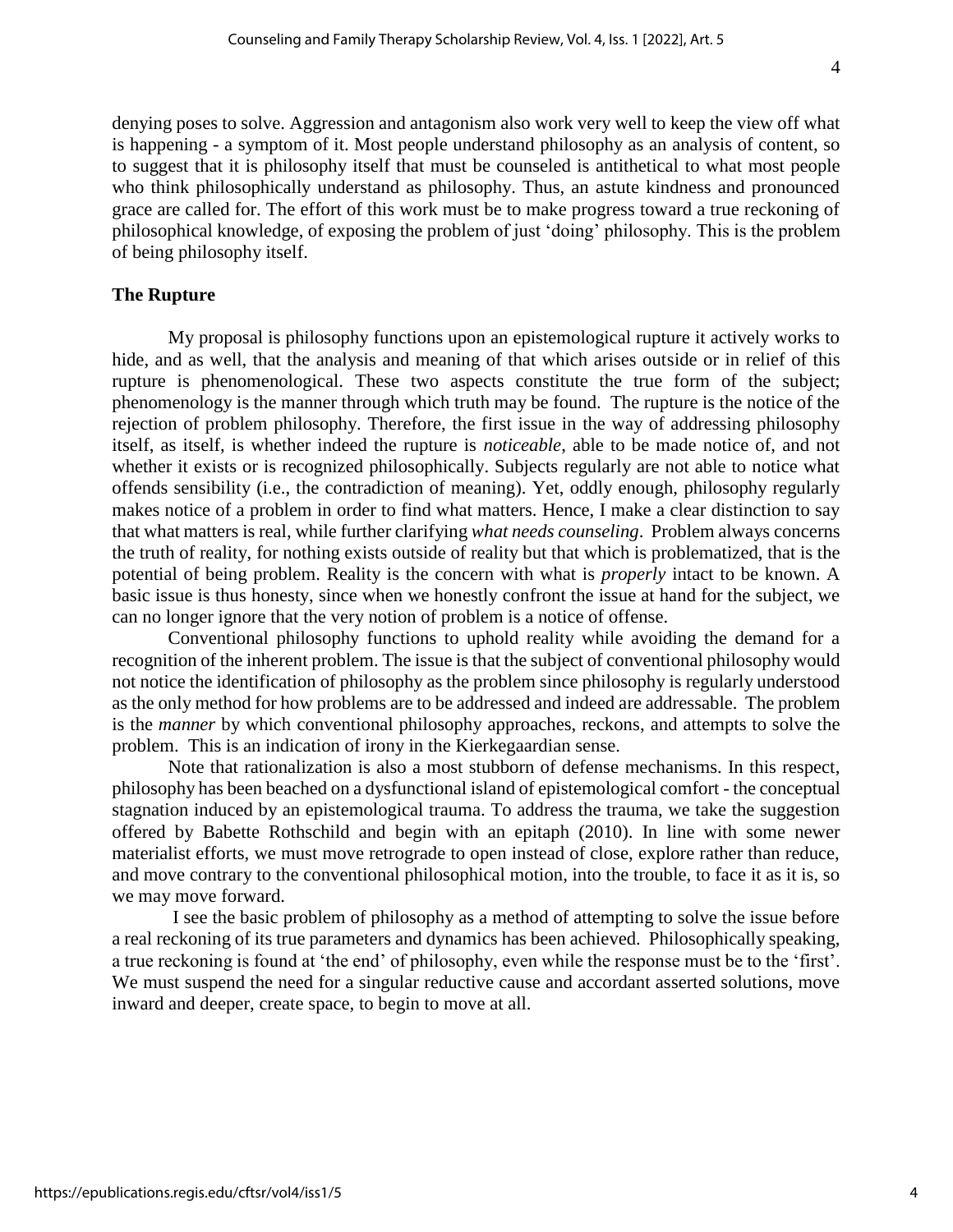### **Addressing the Frame**

Trouble is stirred up in the routine of (conventional, analytical) philosophical method when we address less the content of ideology (phenomenology) than when we begin to show what the ideology is *in itself*, or reflection qua reflection inside/outside of reflection, for a term. This is troublesome to the subject because the inevitable rebuttal (defense) would be that such a statement is *de facto* ideological and thus ethically obligated to be *de jure*; this is to say the subject refers facts to ethical judgment rather than apprehending and comprehending them in-themselves. To this the correct response is, yes, but not, in this way, *only* subject to ideology, not *always*  phenomenological; ethics is indeed ethical, but knowledge does not/should not always answer to ethics. Ethics *should* answer to facts; again, the irony inherent phenomenal existence; it is the ethical function of ideology to deny the irony of reality. With this preoccupation occupying mind, it is no wonder that the subject is always a subject of repression, or in our case, the philosopher must always posit a subjective 'philosophy of'.

We could avoid the psychological implication onto philosophy if it were not that an awareness of problem pervading a subject's ontological semantic, or phenomenology, would, it seems, necessitate a radical shift in orientation in how one reckons what knowledge is as well as what such knowledge should convey to meaning for change. Nonetheless, philosophy regularly stays oriented in an oppressed state of knowledge. To wit, and for the academics, a regimen of knowledge that regularly and methodologically avoids its own issues through addressing only the symptoms of those problems reveals itself as a methodological problem - that is, a phenomenological issue. Reality regularly is found to be the single essential criterion of existence despite reasonable evidence to the contrary. To be more precise, the content of ideology *is* an ideal state, what we can rightly accord to a mythological world, and, I am not speaking merely to content but rather to an assumption that one should (ought to) be oriented upon content, that is, material. In counseling, we might understand the issue presented thus far, of the client philosophy, as having to do with an avoidance of the truth of itself, and possibly the shame and guilt that arises to reify its identity that is serving to perpetuate a state of knowing that is, at root, incorrect in its estimations of truth.

### **Philosophy of Philosophy: The Conventional Philosophical State**

The content-material state is based in a being of knowledge which is traditionally situated, in terms elaborated upon by Immanuel Kant, as *analytically posteriori*, a being oriented within a misrecognition, a not-recognizing or a denial that its knowledge is upheld by a facet withheld from the real content of knowledge - thus withheld from participating with analysis in the traditional, or conventional, sense. Conventional philosophy and critical theoretical approaches solve this problem by inserting the subject irrevocably into ideology absolutely to, redundantly, justify real ethical concerns. Nonetheless, I have named this assertion-over-denial of misrecognized/miscognized knowledge *contradiction* and *paradox*; they concern real determinations by which a synthetical a priori privilege is upheld.

The synthetical a priori is an arbitrary epistemological division that is not *natural*, but by definition, *made up,* fabricated. Then, by contrast, in truth, oddly enough, the *synthetical a priori*  is correlational with the *analytical posteriori*. Orientation highlights *The Reason* why Kant situated the analytical posteriori as beyond consideration: he was describing an epistemological privilege of human beings in the universe, all the way up and all the way down, from the general to the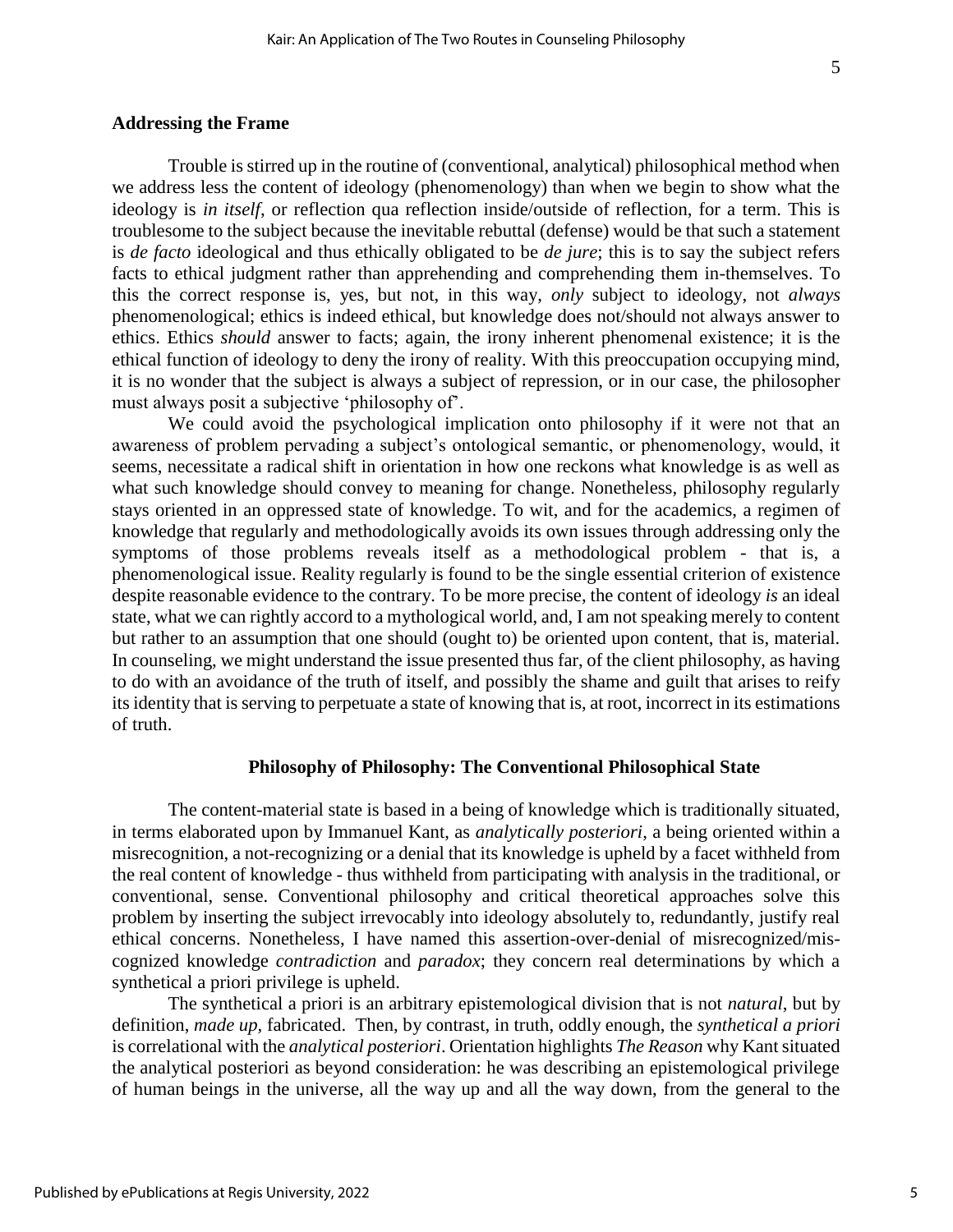particular. This is the basis of critical theory and social justice narratives. We can discern this orientation upon knowledge involved with positive resultant 'true' realities with reference to absolutely real negative falsehoods and the arguments that proceed between them. See, of course, both constitutive conditions of human knowledge arise outside of true things in themselves; the truth lay 'deep in the middle' ironically constitutive of 'both'. To argue the notions that identify 'truly true and false realities' might not be the case (an intervention that challenges a 'core belief' of conventional philosophy) is to suggest that people do not actually experience and deal with reality. To reiterate, reality *does indeed* involve what is true versus what is false. However, the problem hidden in this real maxim is that the *idea* of there being a real segregated aspect, i.e., that we can find what is true and what is false, is *thus* not separate and that the idea of segregation identifies a situation inconsistent with what the term identifies, as though the term 'segregate' falls out of the condition it posits, itself not segregated from its object of reference. Again; to what object does the term 'segregate' refer for it to have any meaning at all? It is segregate; what *is segregate*? This is nothing less than to notice that they are both *true in their own truth,* including that what is determined to be false is false *truly*, and not false *falsely* (which has no sense). This, therefore, is merely so much to bring evidence of the assertion (make notice) that the idea must be the criterion of all things. Hence, Kantian idealism rests on this epistemological methodological maxim called contradiction, which identifies the only ideological exclusion allowed by the logic of the scheme of ideas. The *idea itself* is the contradiction, the 'thought, thought,' so to speak, removed from analytical scrutiny. However, the true point is *not* that this observation thus requires a correction, for, there is no correction that is ever effective - that is, outside of the idea or belief that there is or can be. Hence, *it is faith which allows for idealism to function to grant the content of reality truly*. It is not mere idea, but indeed that any argument that would propose to disrupt the idea is itself merely another idea, and thus part of the ideological convention. This is the irony that is weighted, and thus dispelled, through faith. We have before us not only a notice of orientation for the whole of Twentieth century analytical (and continental) phenomenology, but indeed a whole historical lineage of thought. Hence, it is sound to say that all conventional philosophy is based on a distortion that we call *reality.* Nonetheless, this is not an accusation; on the contrary, it is but a recognition of the truth of its epistemological method.

Now, the reason why I posit the existence of a conventional philosophical method is due to the fact of there being a different manner to reckon what is philosophically true that does not necessarily answer to the real conventional method; it does not argue against it or attempt to negate it, but simply rests in a different manner of reckoning what knowledge, and what philosophy, is. Its methods may appear similar and indeed overlay, but its semantic and logistical foundations are foreign to the conventional estimations. The only way to avoid a reduction of knowledge to contradiction is to suspend the kind of motion that has yielded this conclusion. This suspension can be understood as a break with the status quo. A rupture exists in philosophical knowledge. The denial of such a rupture is, always and everywhere, the problem.

## **The Problem Experiment**

The significant question upon the problematic client is why does a singular *either/or*  method of determination sit upon a paramount and unimpeachable throne of method for the discernment of what exists? We might ponder still why, even in the midst of the conclusion that finds the end of its positing method at contradiction (problem deferred for the sake of the problem manifested) we do not see that it is the method itself that is faulty instead of the content applied to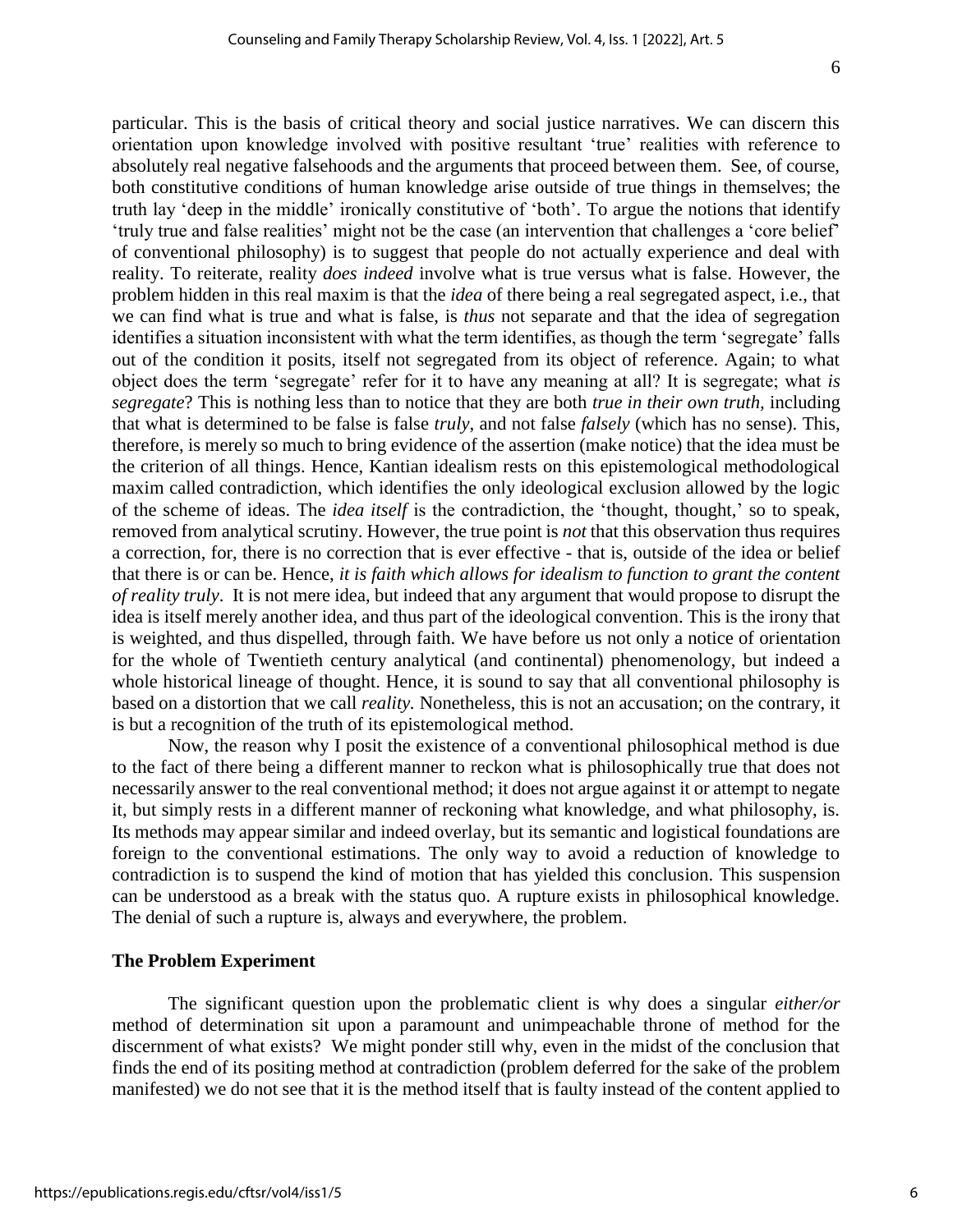it? So much problem; why does the client persist –no, insist – in reifying its effect so as to continue to bring complaint? In other words, why can't the content be the criterion instead of the method? Further into the trouble, this is to show that (1) there may be one truth and yet not merely *one other* truth (this or that), but, (2) as the conventional method dictates, indeed an infinite set of multiplicities (those) that must be considered to find *the* truth (of the particular material condition) of the situation, and (3) the actual real truth (1,2, and 3) arises to show (apparently) that everything is relative, subjective, or otherwise based on perspectives that are necessarily biased or incomplete. Ironically then, this function (the real truth) works to indicate that knowledge itself does not truly qualify to the 'one or multiplicity' ideal (above), but indeed should be quantified as concerning exactly 'of the two'. The question must be asked, why would the method withhold its application (that everything is relative and answerable to the exclusion of contradiction) from being enacted upon those two elements, one and multiplicity?

The problem can be identified, again, precisely as what is left out, or withheld from analysis: one or multiplicity excludes any possibility of middle ground. In this situation I thereby bring in the notions of opinion and argument to develop or expose a method alternate to the assumed singular method to explain how this (seemingly now) one real-truth (one or multiplicity) is not actually true but only real. It seems then simple and reasonable to put the assumed method to task upon itself and ask if the *either/or* method that is yielding the conclusion of ontological absolute multiplicity, which in that conclusion contradicts itself (contains an epistemologically denied element) as part of the method, is itself not at fault instead of its content. The *method* is thus identified and indicted rather than its *content*. Resorting to the method that uses content in order to test the method is, itself, a non sequitur. This is the content that the method functions to avoid, saying that there is only *nothing there*. Hence, the method *is* the problem.

How could we arrange this experiment? The simplest would be to see that there are only two components to the tested method, the *either/or* method itself, and that of its opposite, which, according to the method, is called *nothing*. Then, to complete this experiment without resorting to the conventional method, we would leave that polemic to reduce upon itself to posit by the suspension that which is instrumental to the functioning of the method being tested. That instrument is what we know as contradiction, the 'excluded middle', and the position thus exposed is then the content of the contradiction. According to the method and according to the divergent rational direction we must pursue in testing the veracity of the method, this content must be and is *de facto* not a constituent of the conventional method, precisely not content. The catch is, thus, this content must *also* be a constituent, or subject, of the conventional method while at the same moment *not* being a subject. To retain the conceptual solution, which is really a precipitate to this philosophical experiment, we retain a further simplicity the conventional method typically eschews to call this uncovered content *the object of the subject* - or even more simply, the *object.*  The form of material.

### **Orientation**

Basic counseling technique finds the route to the truth of the issue at hand. The Two Routes amplifies a discrepancy, or rupture, in the reckoning of conventional philosophical knowledge; it posits that the object of conventional knowledge *is* the contradiction as it is this ideal of contradiction that supports a particular kind of route along which human beings ought to encounter thinking and thus encounter the universe itself. This proper manner I simply call *reality* to in no way suggest that it is false or needing of any conceptual improvement, even while content as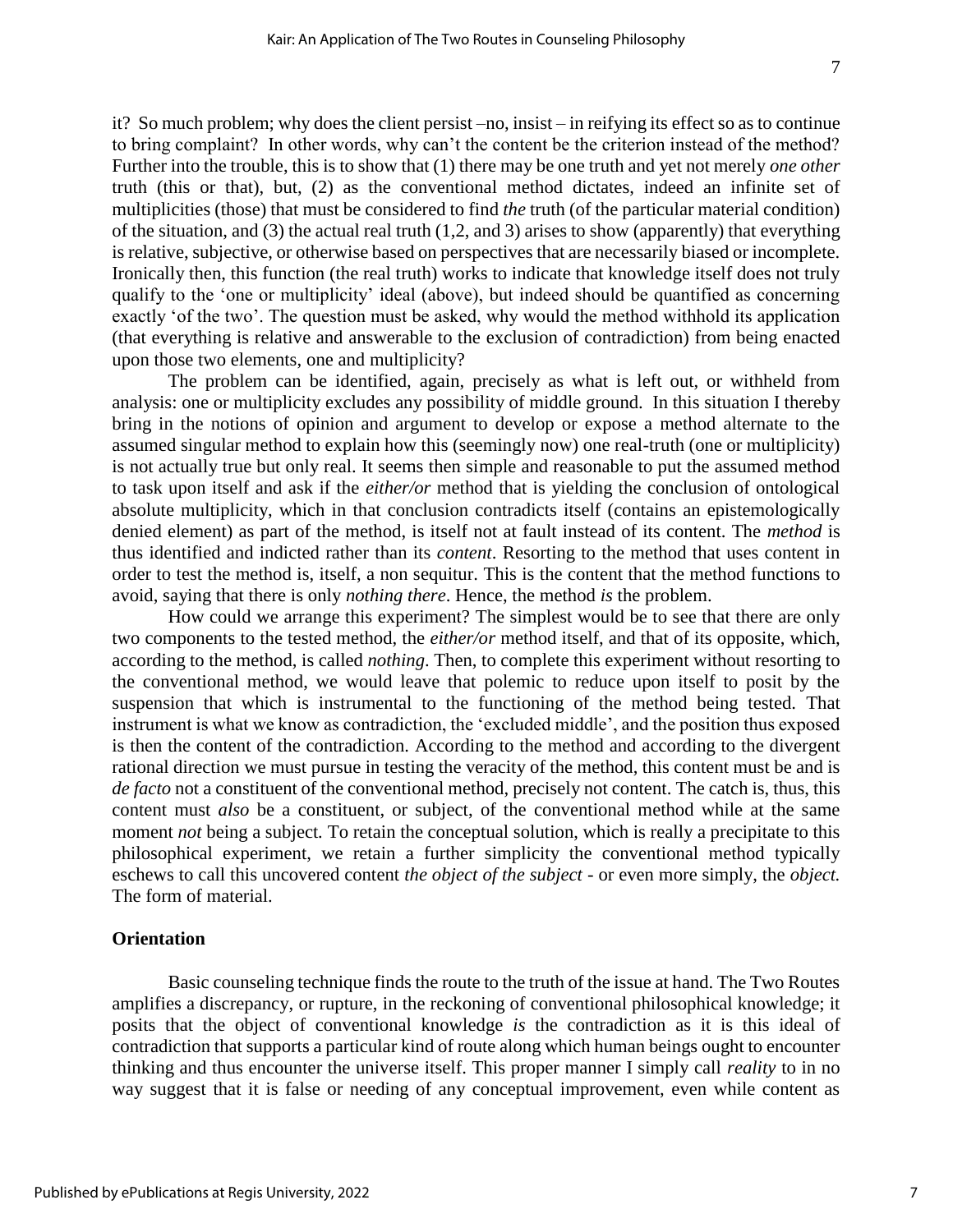content is effective to render itself improvements, if only arguably so. The truth of this method of not only conceptualizing thought but how thought must 'move upon the waters', is constituent of both the real content and that content occupying its contradiction, which signals material's substance.

Again, *the point is not to negate real knowledge and its method*, for, we are not here specifically involved in the conventional method for reckoning knowledge. The point rests within a configuration of knowledge that now must ask into *teleology,* that is, what is its purpose? With what project is it involved? Further, if we can discern a project, as well a plethora of projects, then how is it possible, or even why, that they should communicate with each other? Why *would* they, but *how could* they communicate? If we are to distinguish between the real philosophical problem and the recognition of truth, then how could any communication occur? We propose no answer for this here. Instead, oddly, we leave the answer to the conventional method itself to figure out, we leave the truth revealed of material to unfold as it will in reality, to ask then what else is happening of knowledge?

In distinction to strict empirical constraints, the mind arises by the functioning of the heart; the semantic economy by the actual ecology, and phenomenological reality by the universe itself. Thus, we ask what physical (ecological) action to this new reckoning of philosophical knowledge is accompanying the attempt to work through philosophy itself? The usual awareness is negligible, yet, I draw attention to what is actually happening; less the noticed measure of difference than what the responses *are*; the thoughts and thinking, the concepts and processes of reasoning are aroused, even aggravated. Yet there are also physical, somatic, ecological, universal, sensibilities. All are stirring. We are so acclimated to being 'normally' upset, which is to indicate how our thoughts might be racing to find a rebuttal, we fail to *count* this – thoughts – as a bodily reaction. On the contrary, we put it off to strictly normal mental acuity, and routinely exercise the whole universe through its discernment. In this consideration of knowledge, then, we must ask how, logistically, the thought from concept from feeling from physical sense are sorted? And what about the object in-itself? We then leave the intentional philosophy there to sit in whatever oblivion conventional orientation might evidence about its state. Bringing back into focus the operation of this essay, often clients cannot conceptualize what is occurring in their own body. Shall we begin a new count?

### **Resource**

To move forward with the healing of the trauma implicit the conventional method, we now draw back to resource and re-approach. We return to what we know as given to analysis, to rest in the conventional real/ideal philosophy that grants us reason to believe we arise always and only within the two absolute and essential parameters (i.e. the content of thinking/objective given/empirical/phenomenal reality on one hand, and nothingness on the other), or more gently, what is present-to-hand and what is *withdrawing*. These are easily correlated with well-known scientific physical poles as well. The universe (from atoms, to molecules, to creatures and planets and beyond) names the real 'at-hand' (in either of Heidegger's cases) material, and the 'black hole/singularity' marks where exactly all knowledge 'is endable,' where nothing begins because everything begins to withdraw from contemplation. If we extend our thinking into the comfort of scientific reckoning, we imagine how we like to be challenged with the 'uncivilized' ideas of subatomic and quantum physics and we stay in our comfort as we are delighted with the mysterious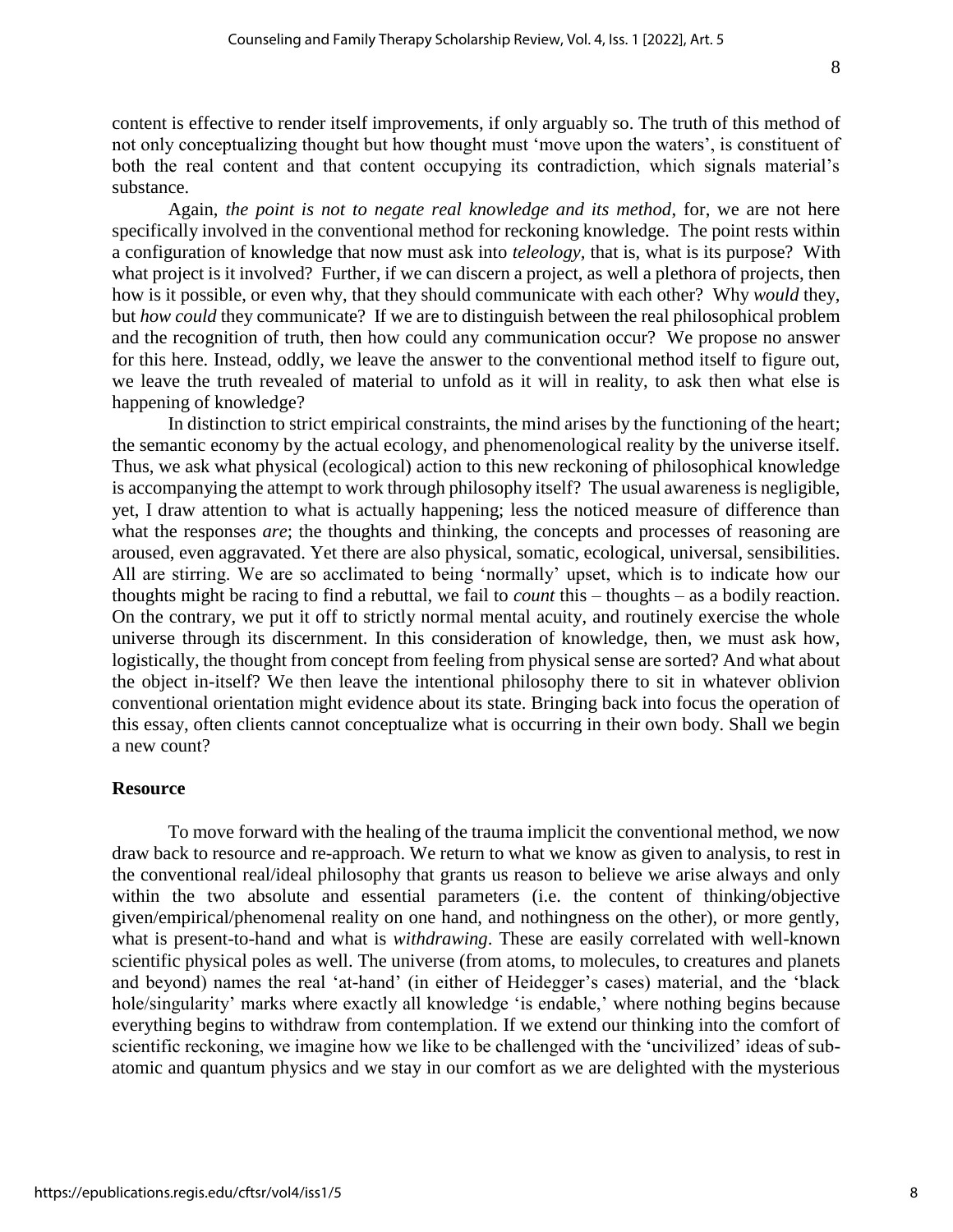concepts that define that strange level of the universe – but it is still part of 'the real and known' universe - that is, oriented in the conventional analytical method.

New Materialism is a body of work that reflects in analytical thought the extent of the universe itself considerations of the content of the universe "counterintuitive to our usual understanding of things or identities having discrete boundaries and qualities proper to them, independent of other entities" (Selberg and Hinton, 2016). Some philosophers have begun to use terms and ideas from quantum physics to explain this known universe. Coming into my essay at a slight tangent from these New analytically formatted proposals, we might begin to wonder whether these authors are *merely* making an argument about the universe with the implied disclaimer that the universe never occurs that way, or whether they are indeed speaking about the actual universe. To address this strange question, then, I close into the gap of contradiction that centers what I am calling the content of contradiction that resides in the blind spot between the two possibilities. This site of nothingness (blindness; the nothingness inhabiting contradiction) may be understood in Karen Barad's context as a "intra-action" (Barad, 2007), or in others, such as Graham Harman's Object-Oriented Ontology, a relation. I enjoy the resonance with Rebekah Sheldon's *chora* (2015). Shifting right from the imperfect/perfect materialistic reality, and shifting left from the real withdrawn object, in an allowance for a discovery of true substance to ground the material object, I suggest the truth of such speculated realities is more like an *event horizon*.

There is "a great deal underway" (Harman, 2020, p. 175) in an event horizon. Ironically admitting to a relation that is a 'Zeno-phillic' eternal halfway in between things, I feel my point centers more in on what actually arises in contrast to merely being proposed as a good argument or what is given, i.e. the good argument/given constitutes the irony of philosophical absurdity. Conventional knowledge itself, here, is suspended as my point does not move to reduce to what is universally ethical (see Soren Kierkegaard), but neither does it reduce to the conventional method's antagonist, that vacant void of black hole-ness that is called nothingness (truism, mootness, withdraw). Rather, I concede that together, they constitute what is true of the universe; in truth, the universe abhors a vacuum because there is no actual space of nothing.

The revolt against nothingness provided for the modern Existentialist to find his freedom to say, yes, in reality this is what we do as ethical social creatures. Moreover, as ethical creatures this is how we are able to determine what is real. That is, through arguing from real material – whether it matters or not – to proving or convincing. However, this manner of knowing only provides a sufficient manner to realize the truth of the universe –an argument towards convincing implies a power that may be sufficient to make people want to subscribe to that idea – and therefore must be distinguished from a knowledge that reflects what is necessary, that is, actual truth. The difference unnoticed can very well be understood as a basis of the conventional philosophical problem, the issue that is dealt with, usually and methodologically, through all sorts of lacunae; distortions, denial, projections, and feints of misdirection. To address this more effectively, we might enjoy entertaining a responsibility inherent the "being-with" (Haraway, 2016) the being "withdrawn" (Harman, 2002), the different route we are discussing that resonates with the New Materialisms and the Object Ontologies (respectively) to account for all conventional knowledge as content but also as things themselves in the universe. From thoughts, concepts, and perceptions, which indeed exist in the universe, to quarks, to dark matter, to gravity, to nuclear harbingers and environmental paradigms, even to relations, halfway-essences, and singularities – all these things indeed *must* arise in the universe just as much and as well as lava, trucks, boxes, wands, planets, hydrogen atoms and plasma. As well, all these things lay beyond the question of how thought is able to discern reality *in fact*. We must ask further, then, what of gods and goddesses, demons, and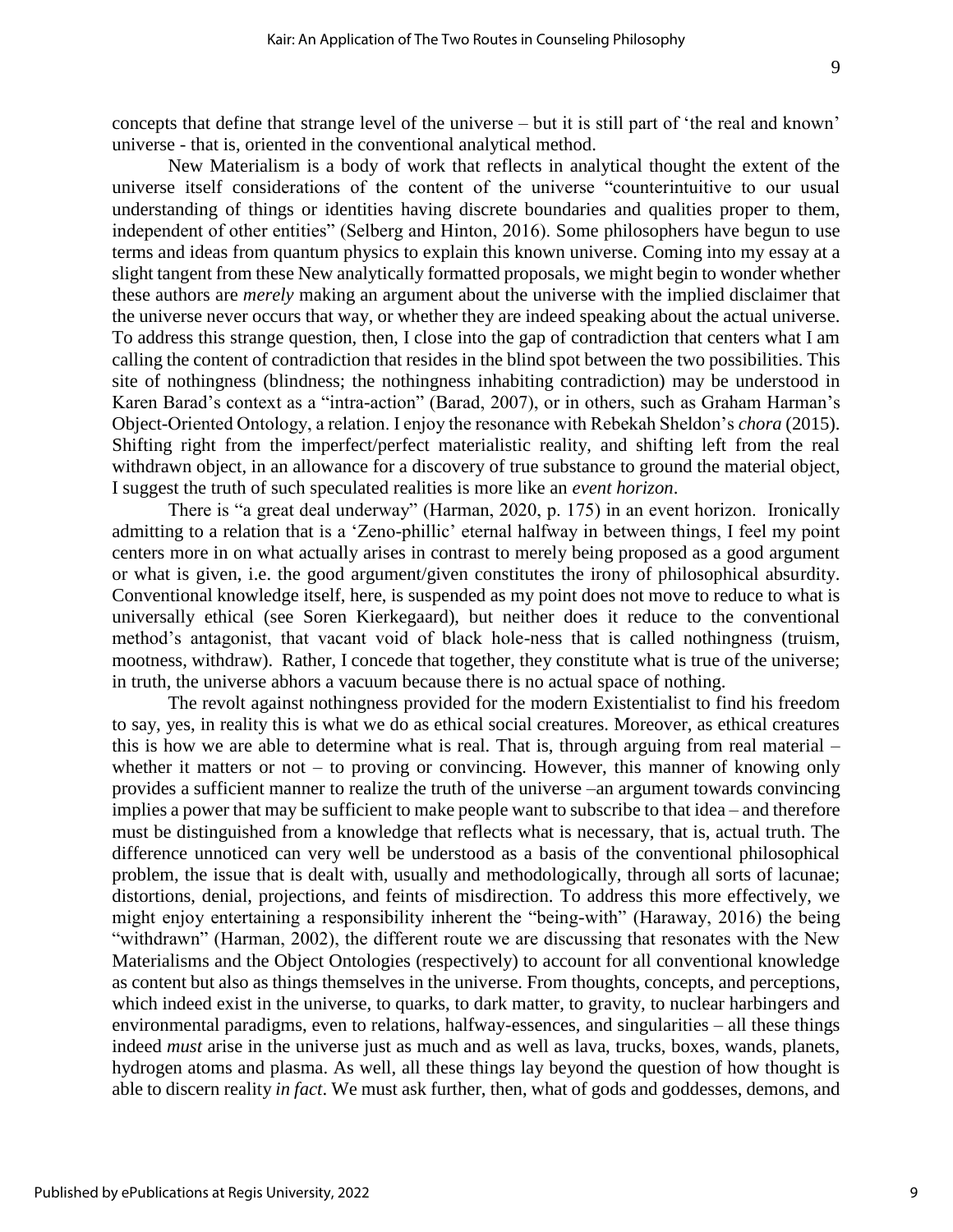trolls? Including these strange limits, the significant question now must be how it is that thoughts themselves do not exist in the universe? Or better, *why* are thoughts excluded as existing things or only exist through being efficiently linked along a particular causal chain? As well, do *processes* exist in the universe *as such?* Might we then move into the even more challenging question: does knowledge exist in the universe, likewise, a thing in the universe itself?

Whatever the answer we give, there are only *two* qualities of categories (bridged by Kierkegaard's quantity) of answers. The conventional-analytical answer ponders, classifies, qualifies, and orders information in real circumstances that human beings must always contend with; this is the quality that Donna Haraway, Bruno Latour, and Karen Barad, among others, have excelled to disrupt and shed light toward the truth as it appears in reality. By contrast, the true answer speaks of what is actually occurring in the universe as such, even as the conventional approach relegates such knowledge to truism, mootness and outright falsity. By this specific addressing, and respective of Alain Badiou and Francois Laruelle's similarly polemical posits, we must find knowledge arising only through *two routes*, one which reduces and excludes, and one which opens and includes, even while not proclaiming that either method must be ethically qualified or compromised. They are and arise in the universe as such, the material objects, and as the object of the subject. Nonetheless, we might go so far as to suggest that a default to a common analytical, reductive, and real ethical propriety is merely an incorrect manner of assessing the truth of the philosophical situation of knowledge.

Analytical-political disparities occur within a container of sorts, which is, to use Kierkegaard once more, a ubiquitous *either/or* epistemological-ontological method that I am calling the *conventional method*. This method is not thereby false, as though I am arguing it needs to be fixed somehow. Rather, it simply *is* as described in fact arising itself the material of reality. A denial of what is true of realty is the basic form of counseling philosophy.

# **The Application of the Two Routes in Counseling Philosophy**

To allow a focus upon what I mean by *orientation,* the trouble has been set aside to stay with the comfort of the analytical reason, reiterate what we are able to easily understand, and to reduce existential anxiety. Nothing can deride understanding and therapeutic process like unrecognized emotional reactivity.

The Two Routes arise in every instance of knowledge. Reality is constitutive of ideal and material objects, these objects constitute the truth of reality, and such a truth relinquishes knowable content despite any contradictory or paradoxical reality. This content is not merely spiritual or phenomenal reality even as it is most often relegated to this real discursive category.

In line with the Two Routes proposed here for counseling philosophy, my point arises to comment upon the phenomenal subjectivity that reckons knowledge of the truth of things in the realm of a 'cloud of unknowing'. Consistent with what Object-Oriented Ontology proposes of all objects, in reality the object called subjectivity itself withdraws from view to be derided and set aside in immanent opinion and relativity. It is, indeed, through this subjective relativity the truth of universal things is revealed. The truth of things in themselves, existing in the universe truly, relay content that can be known and organized; while not requiring a real epistemological reconciliation, such true content nevertheless not only is concerned with reality but indeed *concerns reality itself*. Reality is concerned with the truth as what is true is universal. Every possible situation of knowledge proposed and or defined is subject to the truth that the Two Routes describes, and the object of every description gives rise to material that is negotiated as to relations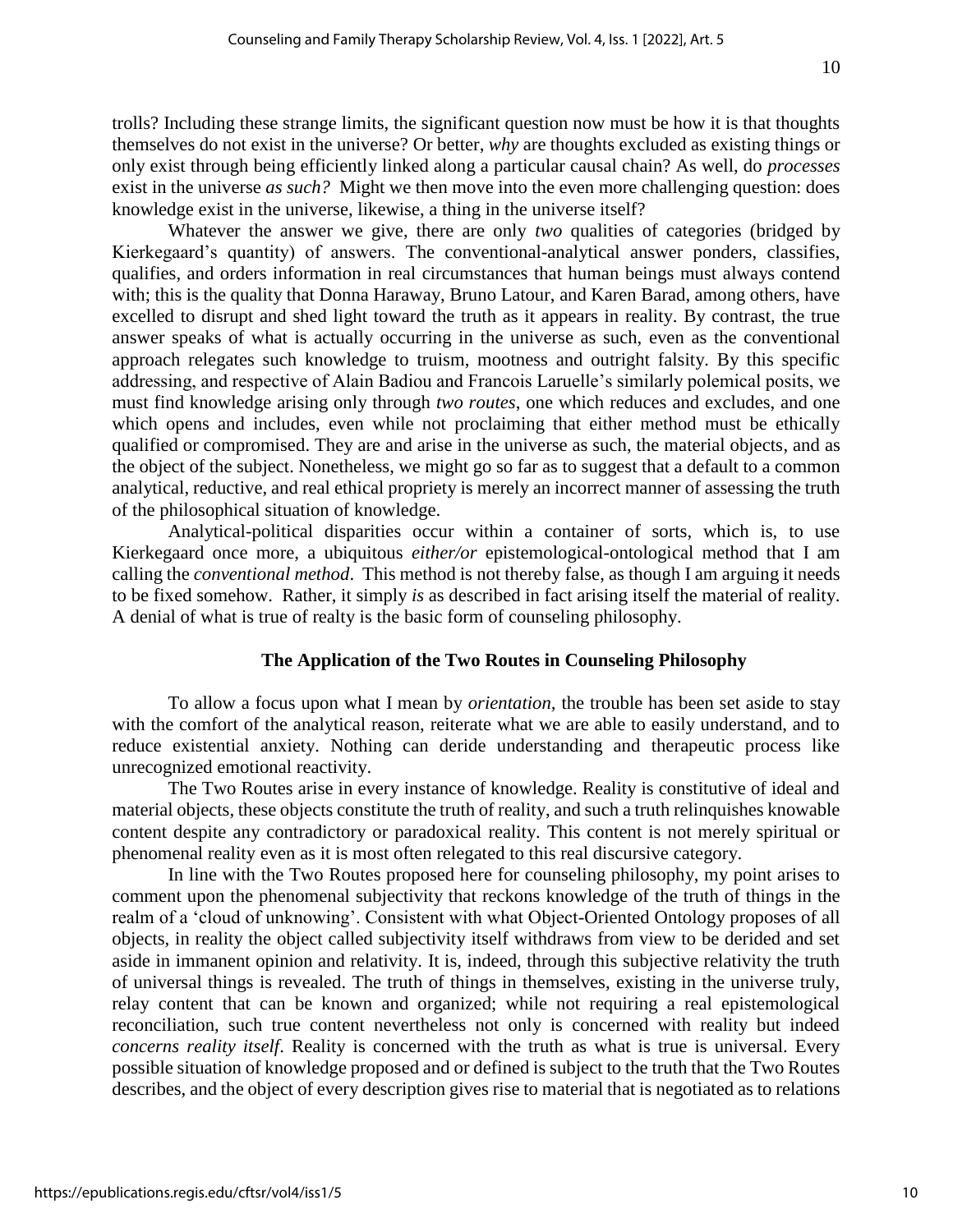and relationship, which likewise form an ontological maxim, whether such material is associated with matter or not, what matters or is mattering, as indeed it does and it does not.

The issue for which philosophy is brought to be counseled is exactly thus *orientation upon objects*. Less a reconciliation of subjects and objects than a finding of a substantial philosophical knowledge of the universe itself, an epistemological rupture accounts for the problem that lay at root in the conventional method of material reckoning. Given the situation that is come upon when honesty leads the way, the Two Routes provides a sound and reasonable manner through which to understand the true nature of the material subject of the universe, and thus a more substantial philosophical manner upon which to found the practice and discipline of counseling itself, albeit, regardless of what individual theoretical basis real counseling interventions wish to face and promote. Such an object that is the subject grants counseling a whole being, a manifested practice, a thing unto itself, itself for itself as it is in relationship with other things that arise in the universe itself, truly.

Further, to counsel philosophy means a counseling philosophy, just as doing counseling is never disassociated form the subject it counsels; in fact, I find it more proper to say that counseling, the object that arises truly as nothing else but itself, is in an intimate relation with its subject, arising in the universe truly itself, the truth of its phenomenal materiality supplying substance by which the object of counseling takes place, gives place, and has place. The issue of counseling philosophy, while having something to do with subjects and subjectivity, thus concerns nothing less than an orientation upon objects.

### **Bibliography**

Badiou, A., & Feltham, O. (2006). *Being and Event*. Continuum.

- Barad, K. (2020). After the End of the World: Entangled Nuclear Colonialisms, Matters of Force, and the Material Force of Justice. *The Polish Journal of Aesthetics*, *58*(3/2020), 85–113. https://doi.org/10.19205/58.20.6
- Barad, K. (2007). *Meeting the universe halfway: quantum physics and the entanglement of matter and meaning*. Duke University Press.
- Dana, D. (2018). *The polyvagal theory in therapy: Engaging the rhythm of regulation.* W.W. Norton & Co.
- Derrida, J. (2017). *Of spirit: Heidegger and the question.* G Bennington & R. Bowlby, Trans. Chicago, IL: University of Chicago Press
- Haraway, D. J. (2016). *Staying with the trouble: making kin in the chthulucene*. Duke University Press.
- Harman, G. (2007). On vicarious causation. *Collapse II*, *2*, 171–205.
- Harman, G. (2020). *Skirmishes*. Punctum Books.
- Harman, G. (2002). *Tool being.* Open Court

Heidegger, M. (1996). *Being and time.* State University of New York.

- Kierkegaard, S., & Lowrie, W. (1968). *Fear and trembling and the sickness unto death*. Princeton University Press.
- Kristjan, L. (2014). Structural qualia: a solution to the hard problem of consciousness. *Frontiers in Psychology, 5,* 237.
- Latour, B., & Porter, C. (1993). *We have never been modern*. Harvard University Press.
- Latour, B., & Porter, C. (2013). *An inquiry into modes of existence.* Harvard University Press.
- Lyotard, J. (1989). *The differend: phrases in dispute.* University of Minnesota Press.
- Lyotard, J., Bennington, G., Massumi, B., & Jameson, F. (1984). *The postmodern condition: a*